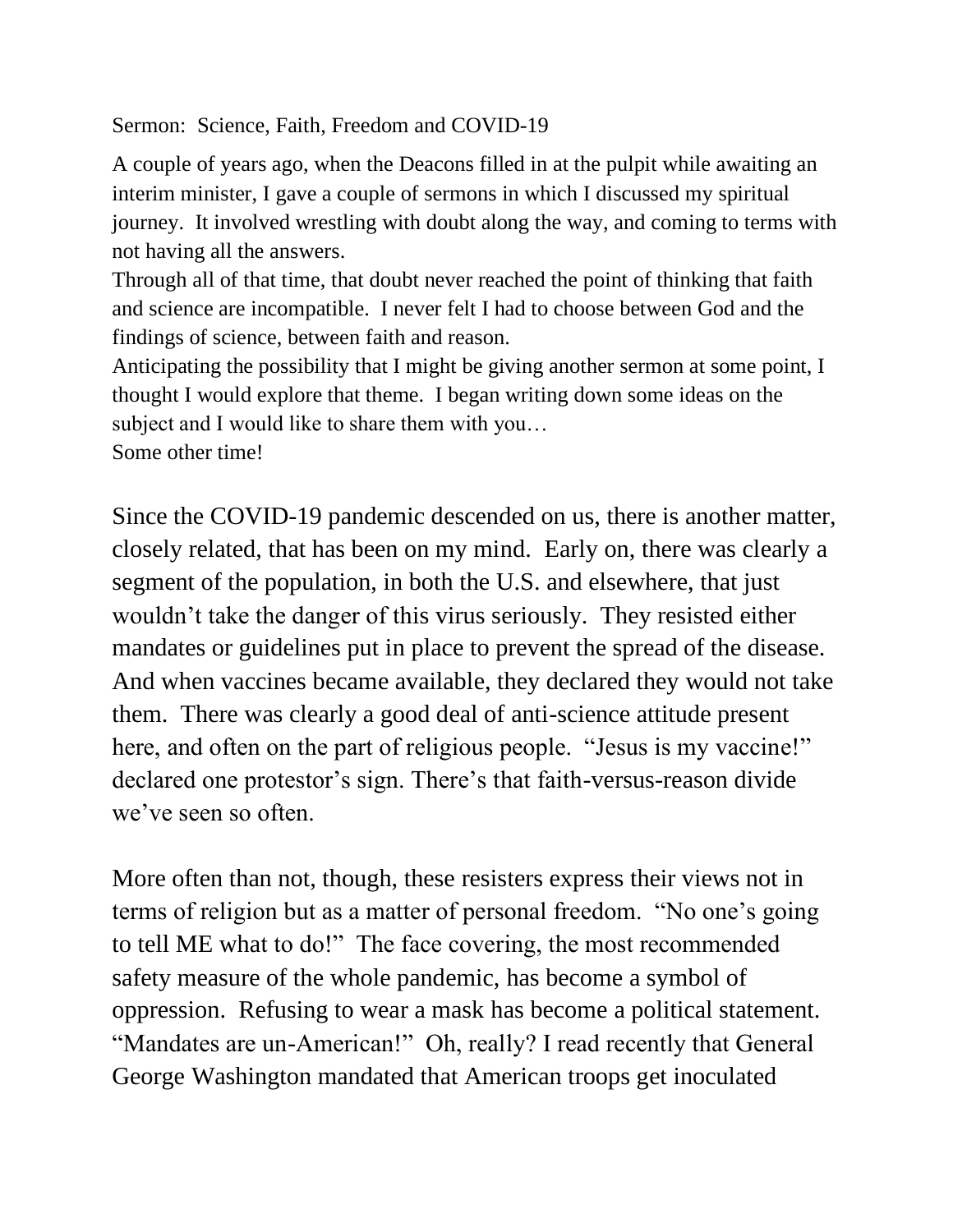against smallpox, as British troops already were, so we wouldn't be at a disadvantage. There's a mandate that actually helped win our freedom!

At the start, we weren't yet sure that face masks would prevent one from catching the virus, but the health experts WERE sure that it would help prevent the spread, since this insidious virus has a long incubation period, or can be present without displaying symptoms. So one might be carrying the virus and spreading it without knowing it. Wearing a mask thus had an altruistic aspect from the start—concern to not be a part of the problem, thinking of others in your community. And such considerations just didn't seem to occur to the resisters. "It's a bother for me, so I'm not gonna do it!" They maintained this attitude, even when it was clear that the mask would indeed help them avoid the virus.

It really frustrated me, seeing this attitude. I'm not a guy who goes out looking for a fight, and I don't like contentious arguments, but that doesn't stop me from producing arguments in my head, wanting to confront these people over the seriousness of the situation, to convince them of the need to think of other people beyond themselves. So I have a little dialogue that reflects my thinking on this matter. If appeals to either science or to "the common good" won't get through to them, I wonder of a little theology might break through here. Maybe I would start like this.

"I know you identify yourself as a Christian. So how about asking that old familiar question: What would Jesus do? If He were among us today, going through this pandemic with us, what would Jesus do?"

My hearer might brush that aside as irrelevant, not applicable to this situation. "Jesus is God! He wouldn't catch this virus, much less spread it!"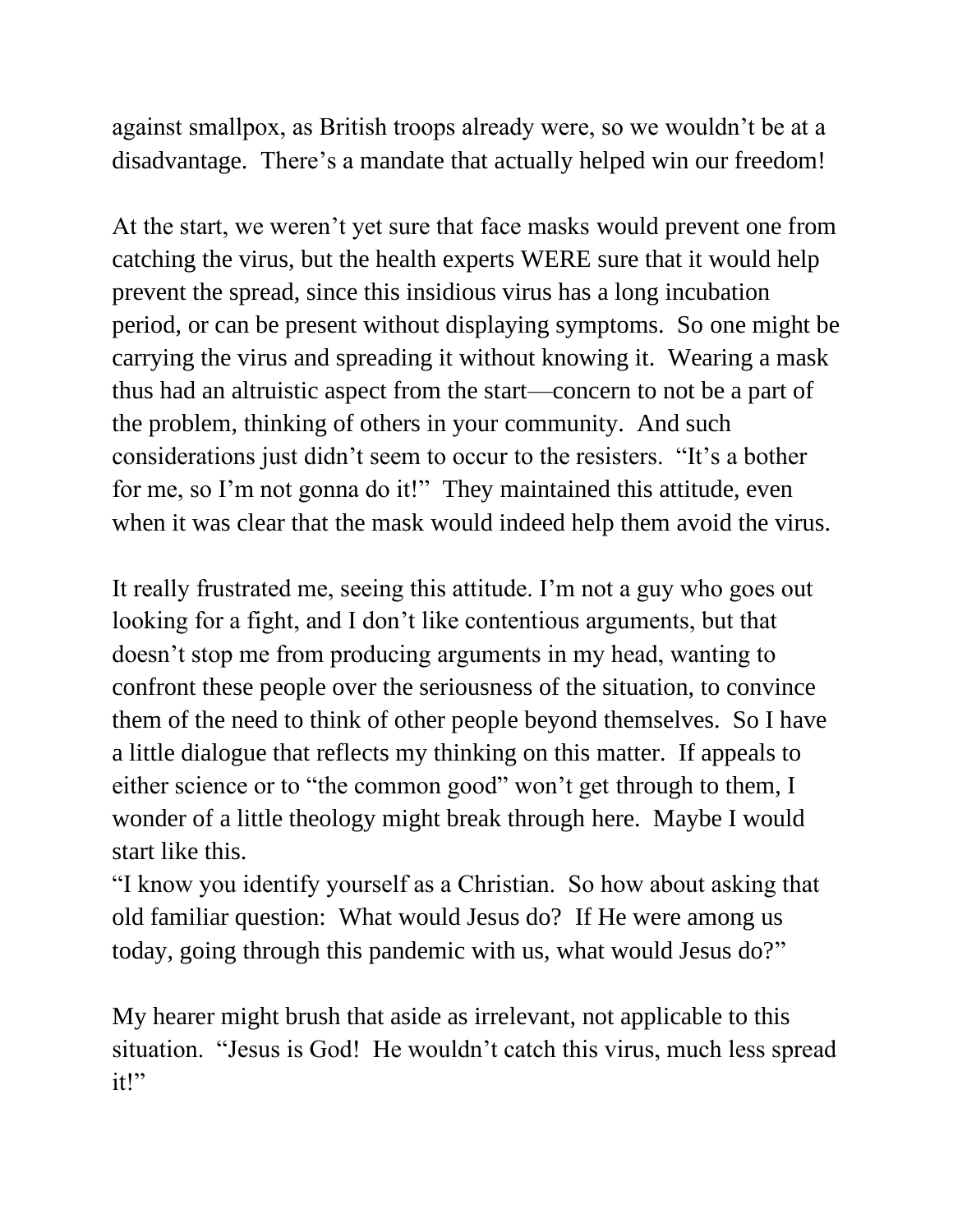"Now wait a minute," I'd say. "If you're going to rely on Trinitarian" doctrine, maybe you'd better recall the details. Not only does the Creed say Jesus was divine, it also says he was fully human. And you *know* that's true. Jesus died! He was human! And being truly human, he was surely capable of contracting a virus."

"Yeah, well, he wouldn't get sick! Jesus healed people, and could certainly heal himself if necessary."

"OK. Maybe he wouldn't have come down with the disease—there are plenty who don't and are asymptomatic. But the virus doesn't care! It will use a human host to get around and infect those who are most susceptible. So I think Jesus would wear the mask, so as not to contribute to the spread of the virus."

"I don't buy it! Like I said, he'd heal anyone he met with the disease."

"Well,,. Don't you think prevention would be better than treatment after the fact? He'd be quite busy trying to heal everyone who has come down with COVID during this pandemic! Better not to let it spread, and I think Jesus would be part of the effort to prevent spread, as well as set an example for us."

There's that look on his face, as my hearer shakes his head, rolls his eyes…

"Look, if you don't want to speculate on what Jesus would have done, at least consider what he actually did. Consider what St. Paul wrote in his epistle to the Philippians. Jesus humbled himself for our sake, took on